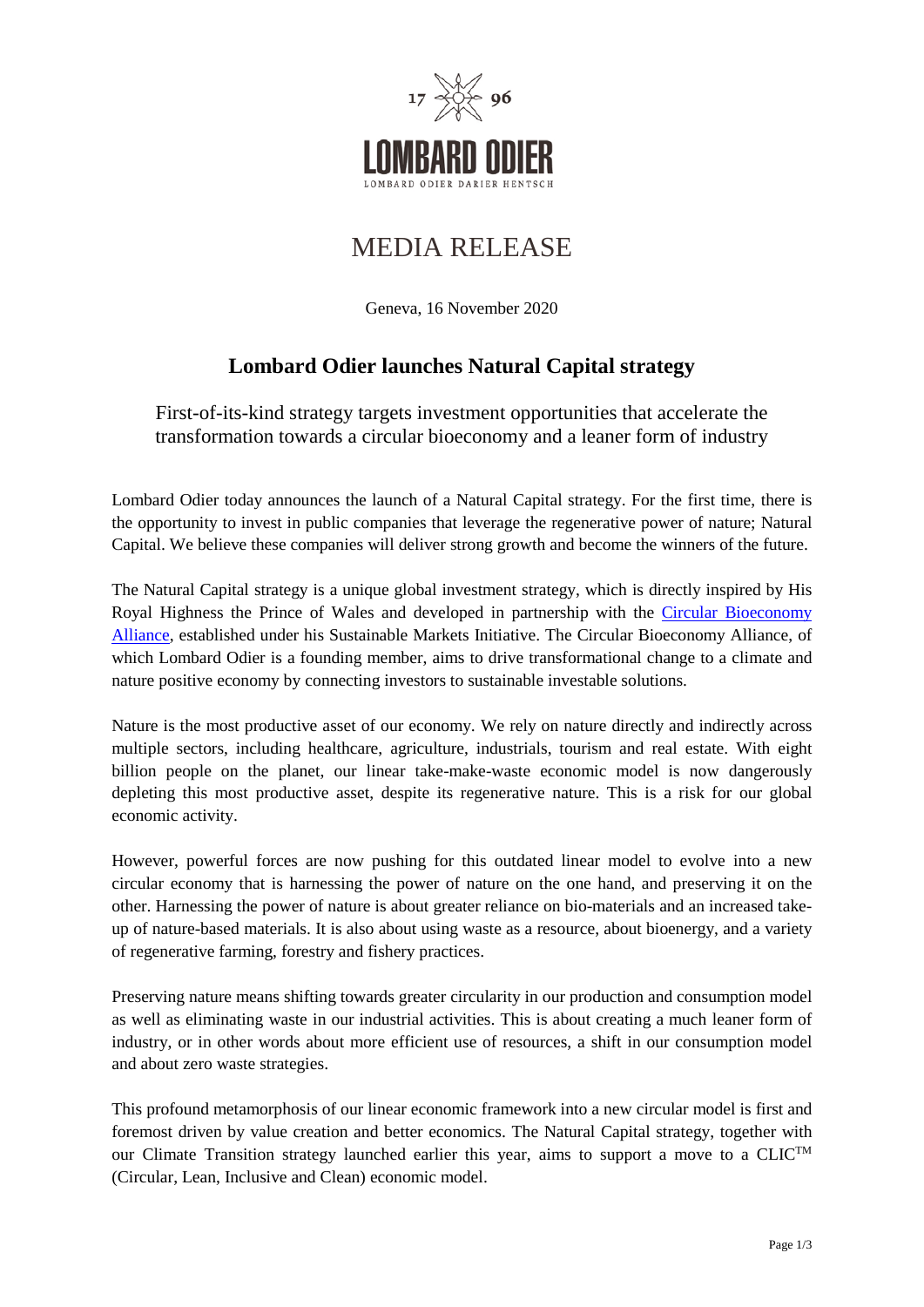

The high-conviction portfolio of 40-50 companies explicitly focuses on the hotbed of innovation in publicly listed, small to mid-sized companies in North America, Europe and Asia. The strategy is focused on identifying companies that are already profitable and well positioned to take advantage of these four unstoppable growth opportunities: the circular bio-economy, resource efficiency, outcome orientated consumption and zero waste.

Lombard Odier Investment Managers ("Lombard Odier IM") manages the Natural Capital strategy and will also provide investors with a sustainability report to show the positive impact on nature that investment in these companies brings to society and the planet, and to report on stewardship progress across the portfolio.

### **His Royal Highness, The Prince of Wales commented:**

"*We need to accelerate our efforts and set the course for a sustainable future rooted in a new economic model – in other words, a circular bioeconomy that puts Nature and the restoration of Natural Capital at the centre of the entire process. Building a sustainable future is, in fact, the growth story of our time. If we are to drive global economic growth, it is imperative that we value and invest in our natural capital. This is why I am enormously encouraged to see that, under my Sustainable Markets Initiative, the Circular Bioeconomy Alliance is working hand-in-hand to support the Natural Capital Strategy developed by Lombard Odier."*

**Hubert Keller, Managing Partner of Lombard Odier Group and CEO of Lombard Odier IM, said:** "*The investment industry, which represents \$120 trillion of capital, will always seek returns as a primary objective. Today some of the most convincing returns opportunities lie in the transition to a more sustainable economic model, putting climate transition and nature centre stage.*

*"That is why we are launching the first Natural Capital Strategy, inspired by His Royal Highness, The Prince of Wales and in collaboration with the Circular Bioeconomy Alliance. By investing in companies that align their business models to the concept of Harnessing or Preserving Nature, our Natural Capital strategy has identified an untapped investment opportunity – one that we believe will deliver strong returns for investors and help accelerate the transition to a more sustainable economy*.

#### **-Ends-**

#### **About Lombard Odier**

Lombard Odier is a leading global wealth and asset manager. For over 220 years and through 40 financial crises the Group has combined innovation and prudence to align itself with the long-term interests of private and institutional clients. The Group is solely owned by its Managing Partners, has a highly liquid balance sheet and is well capitalised with a CET1 ratio of 29.7% and a Fitch rating of AA-.